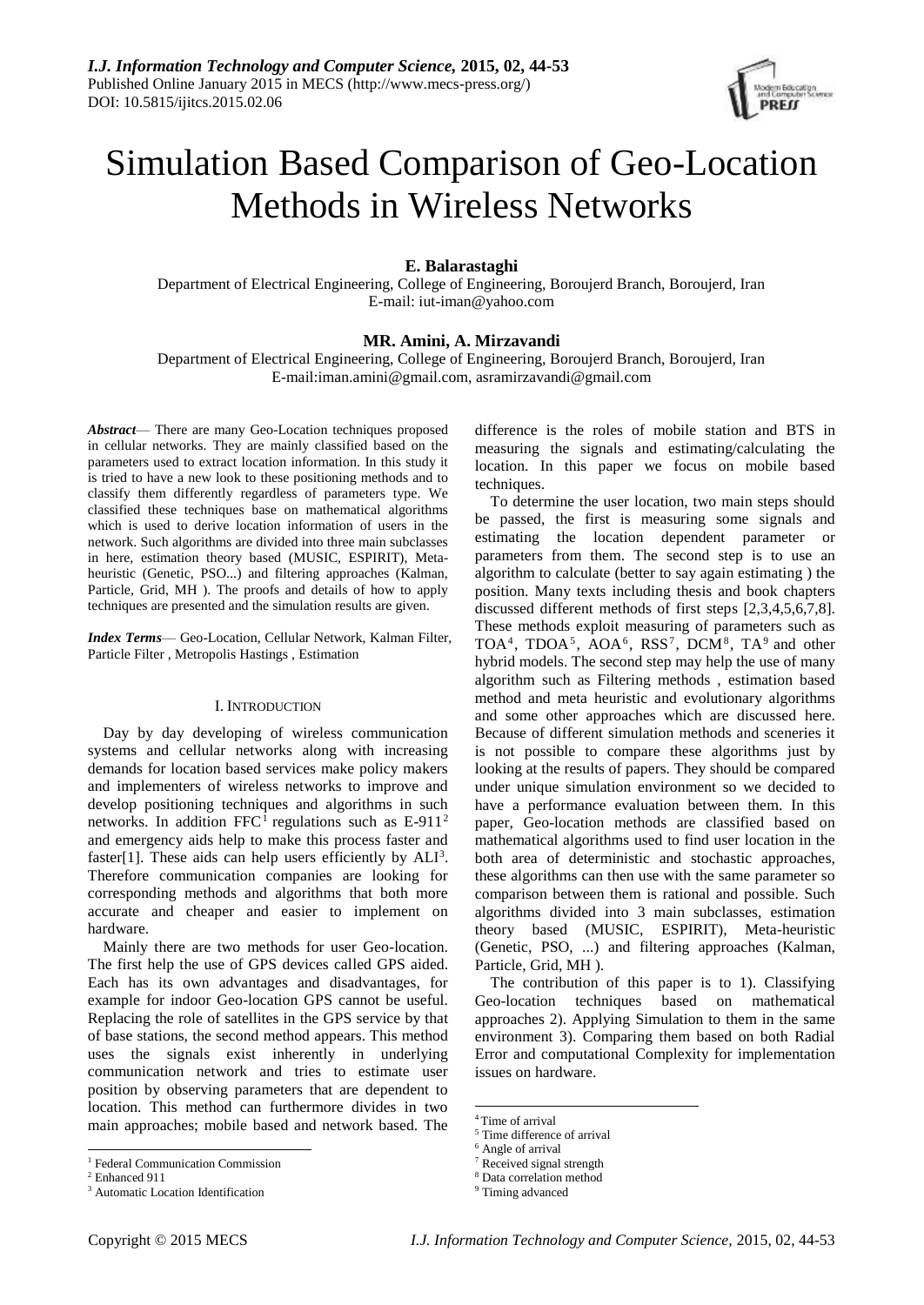The rest of this paper is organized as follow: section 2 describes the methods based on Estimation theory, in section 3 , Meta-heuristic algorithms are presented and section 4 gives the information and different classes of Bayesian filtering in positioning. Finally in section 5 simulation details are described and some conclusions are given in section 6.

### II. ESTIMATION THEORY BASED LOCALIZATION METHODS

Many algorithms in the class of estimation theory have been developed for location estimation. The most fundamental algorithms is based on Maximum Likelihood and Maximum A posterior Probability techniques and the their derivatives. MUSIC <sup>10</sup> and ESPIRIT<sup>11</sup> are two of more popular. They use for so called "super resolution " estimation. Many variants of the two including fast versions, MIMO versions , adaptive and smart ones are applied to location estimation for estimating  $TOA, DOA<sup>12</sup>$  and other parameters [5, 9, 10, 11, 12, 13, 14]. Both of them are essentially for estimating the frequencies of the signals. For example the first one, MUSIC, is based on linear algebra and vector space. If it is supposed that a signal is consist of desired signal and additive noise and composed of L single tones:

$$
u(n) = \sum_{l=1}^{L} \alpha_l e^{j\omega_l n} z(n)
$$
 (1)

Then the covariance matrix of signal samples, R, can be decomposed in the following way [6]:

$$
R = SDS^H + \sigma^2 I \tag{2}
$$

Where S is the frequency matrix, D is the diagonal Correlation matrix of single tones and  $\sigma^2$  is the noise

variance. They can be written in the following way:  
\n
$$
\mathbf{S} = [\mathbf{s}_1, \mathbf{s}_2, ..., \mathbf{s}_L] = \begin{bmatrix}\n1 & 1 & ... & 1 \\
e^{-j\omega_1} & e^{-j\omega_2} & ... & e^{-j\omega_L} \\
e^{-j2\omega_1} & e^{-j2\omega_2} & ... & e^{-j2\omega_L} \\
\vdots & \vdots & \ddots & \vdots \\
e^{-jM\omega_1} & e^{-jM\omega_1} & ... & e^{-jM\omega_L}\n\end{bmatrix}
$$

It can be shown that Eigen values of matrix R can be divided in to two subspace, signal plus noise and noise as described below:

$$
\lambda_i = \begin{cases} \mu_i + \sigma^2 i; \ i = 1, 2, \cdots, L \\ \sigma^2 i; \quad i = L+1, \cdots, M \end{cases} \tag{4}
$$

-

Where  $\lambda_i$  and  $\mu_i$  are respectively the Eigen values of matrix R and  $SDS<sup>H</sup>$  ordering in the ascending manner. Because all of Eigen vectors of a matrix form a perpendicular space, the two subspace must be orthogonal to each other. So the MUSIC algorithm is looking for a frequencies that are in the signal plus noise subspace and are orthogonal to the noise subspace. So the frequency sweep matrix,  $S(\omega)$ , are defined to ensure which frequencies have the mentioned property. Thus the MUSIC Spectrum can easily be defined as:

$$
S_{MUSIC}(\omega) = \frac{1}{\mathbf{s}^H(\omega) \mathbf{V}_N \mathbf{V}_N^H \mathbf{s}(\omega)}
$$
(5)

Where  $\mathbf{V}_N$  is the noise subspace vector. Each frequency having the peak value in the spectrum is in the signal frequency matrix. Some other versions such as Root-MUSIC and so on are also derived. By reciprocating the role of time and frequency one can easily apply these algorithm for TOA or in the same manner for DOA and so forth.

#### III. META-HEURISTIC LOCALIZATION METHODS

There are also many papers focusing on meta-heuristic and evolutionary algorithms to solve the final positioning equation. Their main idea is the same, defining the objective or fitness function and solving the optimization (min/max) problem by the corresponding algorithm operators [15, 16, 17, 18,19,20].

Mainly the objective function is defined based on the mean square error of population fitness and observed one as :

$$
F = \min\left(\sum_{i=2}^{Cell\_No} \sqrt{SSE}\right)
$$
 (6)

For example in the case of TDOA, the difference distance of user location from reference BTS and the other is calculated as observed fitness and compared to that of for population generated by the algorithm.

$$
SSE = \left(x_{c,r,i,1} - x_{RealCord}, i, 1\right)^{2} + \left(y_{c,r,i,1} - y_{RealCord}, i, 1\right)^{2}
$$
 (7)

Where  $x_{cr,i,1}$  is a difference distance between current population and reference ( indexed here by 1) and ith base station on x-axis and  $x_{Real_{Card},i,1}$  is a real difference distance (computed from measured TDOA values) of user and those base stations on x axis (so as  $y_{cr,i,1}$  and  $y_{Real_{Card,i,1}}$  on y-axis). So the algorithm starts to find the best point that is as close as possible and enough to the collision point of mentioned hyperbolic curves.(note that

<sup>10</sup> Multiple signal Classifier

<sup>&</sup>lt;sup>11</sup> Estimation of Signal Parameters via Rotational Invariance Technique

<sup>&</sup>lt;sup>12</sup> Direction of arrival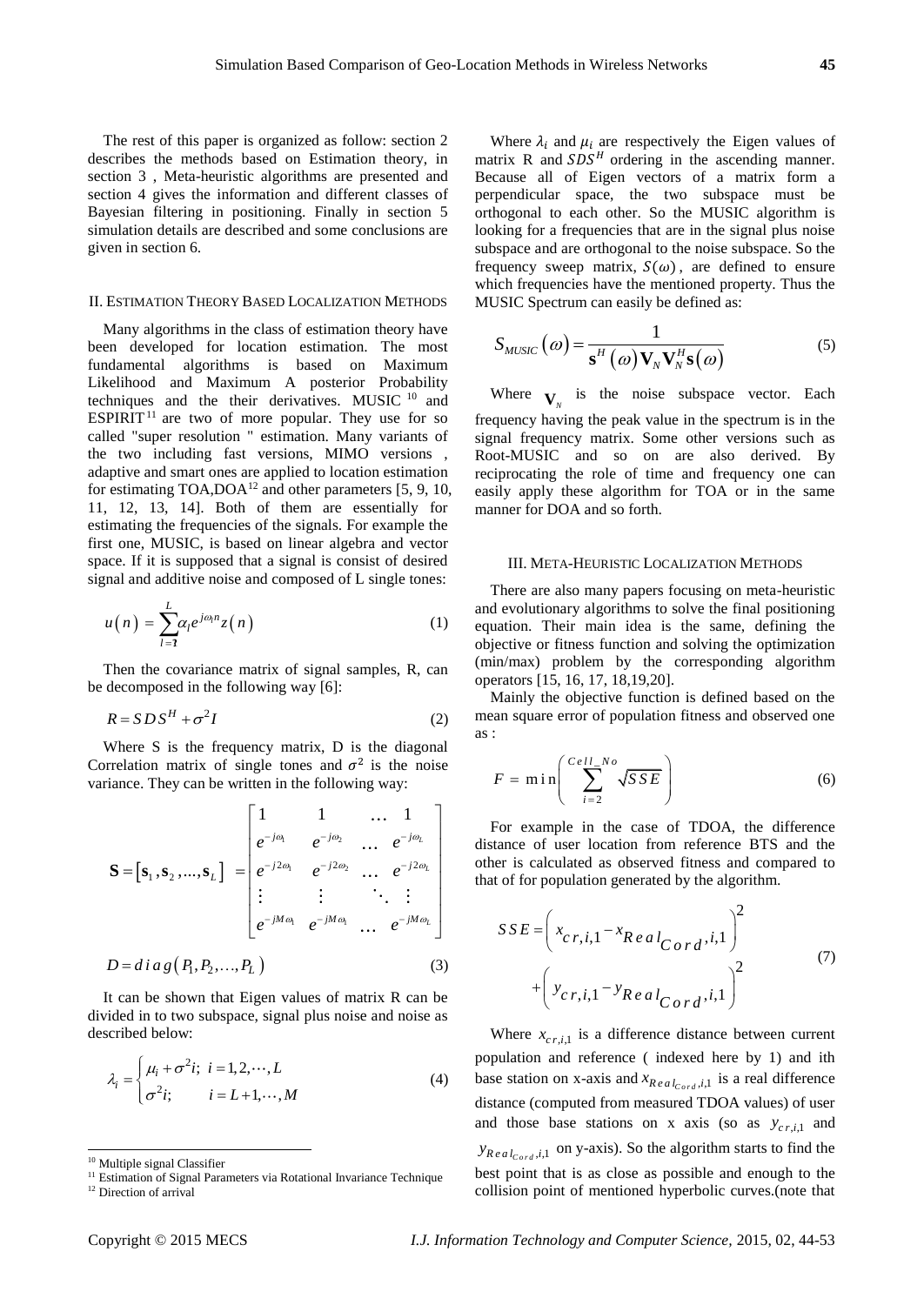in the case of TDOA, the final positioning equation leads to intersection of two or more hyperbolic function. The operators in GA<sup>13</sup> for example is selection, mutation and cross over to generate new generation. In the  $PSO<sup>14</sup>$  there are velocities and position to be updated and help converge the solutions. What is really obvious is that none of these algorithms is suitable for online positioning systems, so they are not considered so much.

### IV. BAYESIAN FILTERING METHODS

There are different problems can be considered in the field of estimation [21], namely:

The *prediction problem*, concerned with the determination of

$$
\pi\Big(X_k|Z_{1:k-1}\Big)
$$

The *filtering problem*, concerned with the determination of

$$
\pi\big(\,X_{k}\vert\,Z_{1:k}\,\big)
$$

The *fixed-lag smoothing problem*, concerned with the determination of

$$
\pi\Big(\,X_k\,\big|\,Z_{1:k+p}\,\Big)\quad\text{P} > 0
$$

where  $X_k$  is the State vector in the time instant k and  $Z_{1? k}$  is all the measurement from time instant 1 to k. It is supposed to exist two equations or models: state update (evolution) model (equation) :

$$
X_k = f_k(X_{k-1}) + \text{process\_noise}
$$

and measurement model (equation) :

$$
Z_k = h_k(X_k) + Measurement\_noise
$$

By using the Bayes formula the process of filtering can be decomposed into two steps: 1- State prediction sometimes called prediction 2- measurement update sometimes called correction. These steps are well illustrated in the Fig.1.

Bayesian filtering is a technique that is used for dynamic state estimating of a system with the help of some parameters observed in the presence of noise called noisy measurements. When a system is time variant many estimation algorithms cannot work well [22, 23].

If we define the Belief as below:

$$
B\,e\,l\left(\,X_{k}\,\right)=\pi\left(\,X_{k}\,|\,Z_{1:k}\,\right)
$$

then the two mention steps are mathematically derived in this manner :

1- prediction step:

$$
Be l^{-} = \int \pi (X_k | x_{k-1}) Be l(x_{k-1}) dx_{k-1}
$$

-

2- measurement update :

$$
B \, e \, l(x_k) = C_k \, ?(Z_k \, ?x_k) ? B \, e \, l \, ?^-(x_k)
$$



Fig. 1 prediction and update steps in Bayesian filtering

The prediction step is derived by applying the conditional and marginal probability theory :

$$
B e l^{-} (X_k) = \pi (X_k | Z_{1:k-1})
$$
  
=  $\int \pi (X_k | x_{k-1}, Z_{1:k-1}) \pi (x_{k-1} | Z_{1:k-1}) dx_{k-1}$ 

Where the first and second term in the integral are equal to  $\pi(X_k | x_{k-1})$  and  $B \cdot l(x_{k-1})$  respectively because  $x_{k-1}$  and  $Z_{1:k-1}$  has the same information due to the measurement equation) measurement update step is also derived by the Bayes rule. Note that the first step practically calculates (estimates) the state variables regarding behavioral action of state variables that state equation shows (regardless of incoming measurement and the second step updates and corrects the last values by the current measurement observed.

In this concept and in the case of localization and also other applications such as tracking [24,25,26], 3 popular methods are well discussed in the literature, Kalman filter ( and its derivatives EKF<sup>15</sup>,UKF<sup>16</sup> ), Particle filter and Grid based method. Usually the EKF, UKF, Particle filter and Grid algorithm are classified in the approximation methods. Another classification is divided these methods in two categories continuous and discrete. Based on this, Kalman, EKF and UKF are continuous and Particle filter and Grid algorithm are discrete.

 $\overline{\phantom{a}}$ 

<sup>&</sup>lt;sup>13</sup> Genetic Algorithm

<sup>&</sup>lt;sup>14</sup> Particle Swarm Optimization

<sup>15</sup> Extended kalman filter

<sup>16</sup> unscented kalman filter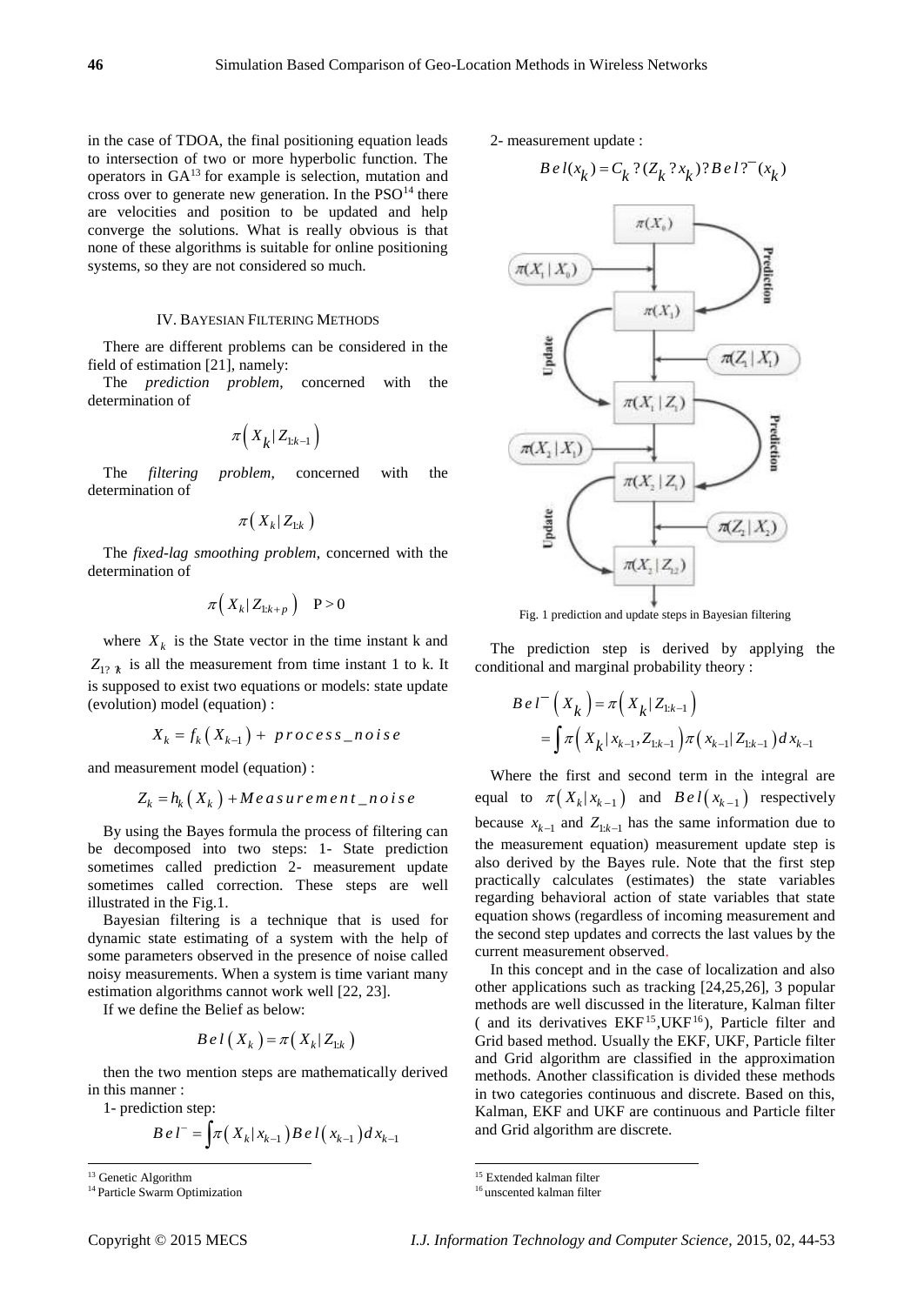#### *A. Kalman Filtering*

If the state and measurement equations are linear correspond to state variables (f and h are linear functions)and the noise (process and measurement) is assumed to have normal distribution, Bayesian filtering converts to Kalman filtering [7, 27] with the solution derived by Kalman. In this case the two equations can be written in a matrix form. If the equations are not linear, then to have the previous solutions for the problem, first and second order of Taylor series approximations are used instead. In this case the corresponding Jacobean matrix is replaced. That is why these methods are called approximated.

For Kalman filtering to become an efficient estimator for localization problems, the dynamic state equation must be modeled accurately. There are many models developed in this case. Some of them are deterministic and the others are stochastic. Deterministic models exploit the Newton motion models ( position, velocity and acceleration equations) and simple and efficient to use.[ 27, 28]. For example Newton equations states that:

$$
X = X_0 + V\Delta t + \frac{1}{2}a\Delta t^2
$$
  

$$
V = V_0 + a\Delta t
$$
  

$$
a(t) = a
$$

Hence the state variables could be position and velocity and acceleration in both x and y directions (in 2D scenario). Thus the matrix form of state equation is:

$$
X_k = A X_{k-1} + n \, o \, i \, s \, e
$$

Where

$$
X_k = \begin{pmatrix} x_k \\ y_k \\ v_{xk} \\ v_{yk} \\ a_{xk} \\ a_{yk} \end{pmatrix}
$$

and

$$
A = \begin{pmatrix} 1 & 0 & \Delta t & 0 & \frac{1}{2}\Delta t^2 & 0 \\ 0 & 1 & 0 & \Delta t & 0 & \frac{1}{2}\Delta t^2 \\ 0 & 0 & 1 & 0 & \Delta t & 0 \\ 0 & 0 & 0 & 1 & 0 & \Delta t \\ 0 & 0 & 0 & 0 & 1 & 0 \\ 0 & 0 & 0 & 0 & 0 & 1 \end{pmatrix}
$$

 $X_k$  is the state vector and A is the coefficient matrix of state equation Note that if each of velocity and acceleration terms does not come in the state vector as state variable, their impact should be modeled in the process noise.

Stochastic methods are usually use the Stochastic processes such as Random walk, Brownian motion and wiener process. These are more complex than the previous models [27, 28].

Measurement equation in the Kalman filtering depends on the observed parameters in the cellular network which can be TOA, RSS, TDOA, and so on discussed before. This equation could be either linear (in the case of TOA as an example) or nonlinear ( in the case of RSS for example) so for the former case the problem is the exact Kalman filtering and for the latter case EKF could be used to solve. As an example of EKF, in the case of RSS, measurement models exploit different propagation path loss models along with shadowing effect[ 29, 30, 31, 32]. One simple model could be written in the form :

$$
Z_{k,i} = Z_{0,i} - 10\alpha \log_{10} (d_{k,i}) + v_{k,i}
$$
 (8)

Where  $\alpha$  is the path loss exponent (PLE),  $Z_{k,i}$  is the received power from  $i<sup>th</sup>$  BTS at time k,  $d_{k,i}$  is the distance between mobile station and  $i<sup>th</sup>$  BTS and  $v_{k,i}$  is the noise value in i<sup>th</sup> link that is called shadowing and has lognormal distribution. it is completely nonlinear and must be approximated by Taylor series to be used by kalman technique called EKF. In this case The matrix form, the coefficient matrix of measurement equation achieved based on Jacobean definition discussed earlier :

$$
H = \ln(10) * G \tag{9}
$$

where G is :

$$
G = \begin{pmatrix} g_{1,1} & g_{1,2} & 0 & 0 & 0 & 0 & \log(d1^2) \\ g_{2,1} & g_{2,2} & 0 & 0 & 0 & 0 & \log(d2^2) \\ g_{3,1} & g_{3,2} & 0 & 0 & 0 & 0 & \log(d3^2) \end{pmatrix}
$$

$$
g_{i,1} = (x - xbi) / (di^2)
$$

$$
g_{i,2} = (y - ybi) / (di^2)
$$

As it is seen in this case the path loss exponent is also brought in the state vector as state variable so that it can be estimated.  $x$  and  $y$  in the above equation is user coordination and  $(xbi, ybi)$  is the i<sup>th</sup> BTS coordination.

#### *B. Grid method and Particle filtering*

In these methods their algorithm tries to estimate posterior probability density function (PDF) in the state space and finds its maximum ( or calculates weighted average of the state space points ) as the final solution, it is a kind of MAP technique that best estimates the solution. The starting point of these algorithms is based on the below equation:

$$
P(x|z) = \frac{P(z|x)P(x)}{P(z)} \propto P(z|x)P(x)
$$
 (10)

where x and z are respectively state vector and measured parameter.  $P(x)$  is called prior information. So firstly the solution space (state space) should be approximated in some points, that is why these methods are classified as discrete [32, 33]. Based on how the initial points for state space created, Grid or Particle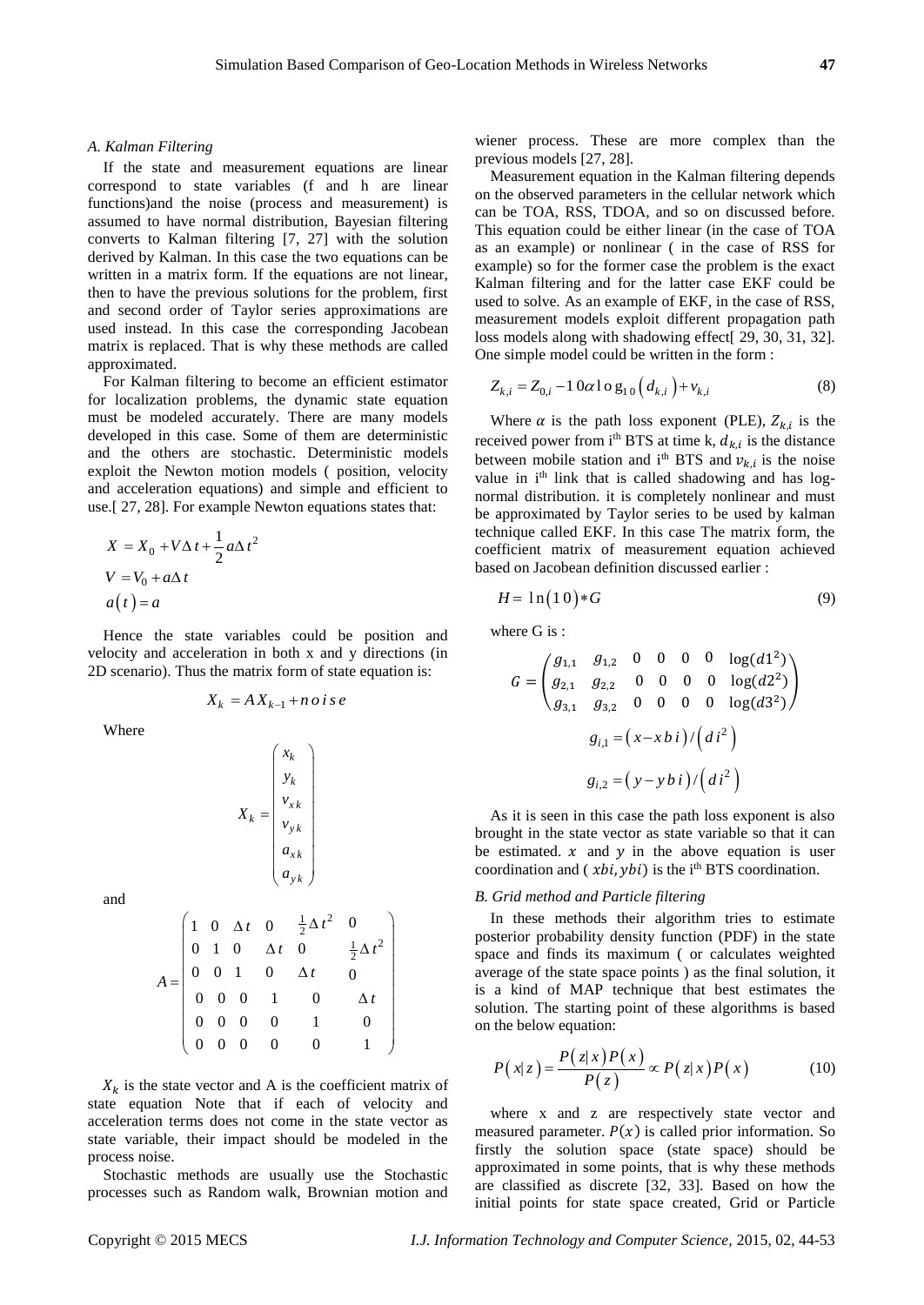method is emerged. If the space is uniformly divided it is called Grid, as its name implies, so there is a Grid like space to search for the optimal solution. Otherwise if the points in the solution space are created based on the prior probability distributed function particle filter is emerged.

For example in Grid method if the solution space is 1D, then the mentioned PDF would be something like Fig.2, then mathematically it is possible to state the posterior probability in terms of sum of weighted and shifted delta functions.



Fig. 2 uniformly partitioned 1D state space based on Grid

The main idea of particle filtering generating a set of likely points for solutions in the state space and representing the probability distribution function only in those points by assigning and calculating a weight to each point and normalizing the weights. The set of points are generated by the prior information, it means, the more points are generated in the region with more probability for user to be there. In other words, some point in the solution space are generated according to prior PDF and then for each point, a corresponding weight is calculated and again the prior PDF is updated according to the resulting weights, repeating this process yields the solution. Calculating the weights is based on measurements. Mathematically suppose  $\{x_0^i, x, w_k^i\}$ ; i =  $1, \ldots, N_s$ , to be the set of points and corresponding weights in the state space. The index i is for points and index k is for time. The weights are normalized so that  $\Sigma_i w_k^i = 1$ . The posterior probability is defined as follows [33, 34]:

$$
P\left(x_{0\,:\,k} \mid z_{1\,:\,k}\right) \cong \sum_{i=1}^{N_s} w_k^i \delta\left(x_{0\,:\,k} - x_{0\,:\,k}^i\right) \tag{11}
$$

Which is approximated version of the real and continuous posterior probability. In the case that the weights cannot be calculated easily or generating the set of points according to the prior information is not possible, the *importance sampling* technique is used. For a particle filter to be efficient, the points which is generated in the state space should have as high weights value as possible to prevent degeneracy problem. One way of preventing the generation of low valued weights is *resampling*. Resampling means directly omitting the points with low valued weights and replacing them by high value weights point. Fig. 4 illustrates this process[35].

An example of particle filtering process in positioning with RSS parameter is developed in the simulation section with more details.

#### *C. Metropolis Hastings Algorithm*

This algorithm is basically used for generating random numbers with a target distribution and is in the class of Markov chain Monte Carlo method that uses acceptance rejection techniques to produce random numbers. It starts with generating a random number say  $x'$  from proposal distribution  $q(x|y)$  and suppose target distribution is  $\pi(x)$  and the initial state is known and equal to x=x<sub>0</sub>. If we define the ratio :

$$
r(x,x') = \frac{\pi(x')q(x|x')}{\pi(x)q(x'|x)}
$$
\n(12)

Then  $x = x'$  is the next state with the probability of  $r(x, x')$  otherwise the previous state (here  $x_0$ ) is chosen for the next state. This algorithm converge to the final solution[35, 36].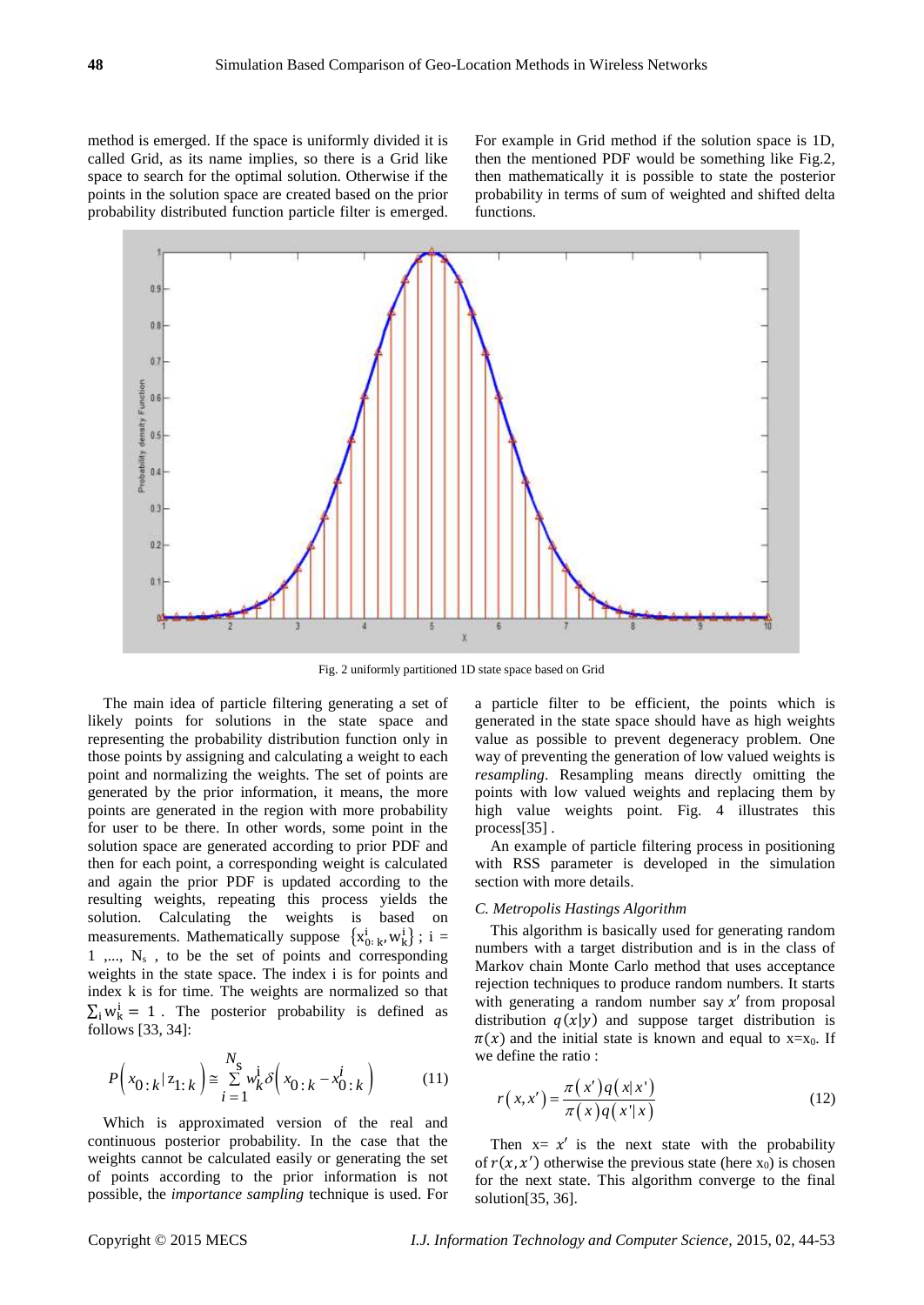But what is the application of this algorithm in positioning? See simulation section for details.

#### V. SIMULATIONS AND RESULTS

In this section some of popular methods have been simulated under the same and certain conditions to have a proper comparison. RSS measurement is used as observation parameter.

### *A. Network Model*

To simulate the cellular network 3G system UMTS is chosen. A main cell and its 6 neighboring cells in the form of hexagonal shape is considered in MATLAB. See Fig.4.



Fig. 4 Network model

UMTS Physical layer considering common pilot channel, Spreading codes and root raised cosine filtering is programmed. Cost 231 Hata model is used for path loss and shadowing with log-normal distribution with zero mean and 4 - 6 dB as variance added. Multipath fading is also simulated with 3 paths and Doppler frequency of 50Hz. Furthermore TA-IPDL is used for hearability problem. Because of symmetric form of network, the position for user is generated randomly in a triangle shown in the Fig.5. So to generate a position for user location uniformly in the shown triangle, the X and Y

coordinates must be generated using below distribution:  
\n
$$
X = \frac{R}{2} * (U) \text{ } w \text{ } h \text{ } e \text{ } r \text{ } e \text{ } U \square \text{ } Un \text{ } if \text{ } o \text{ } rm(0.1) \tag{13}
$$

$$
Y = \sqrt{3}X + V
$$

where

$$
V \sqcup Uniform\Big(0, \sqrt{3} * \Big(\tfrac{R}{2} - X\Big)\Big) \tag{14}
$$

And R is the cell radius.



Fig. 5 symmetric form of cell and generating uniformly user position

**Proof:** The objective is to generate position uniformly in the black triangle therefore the joint distribution of X,Y is:

$$
f_{x,y} = \begin{cases} \frac{8}{\sqrt{3}R^2} & 0 < X < \frac{R}{2} \text{ and } \sqrt{3}X < Y < \frac{\sqrt{3}}{2}R \\ 0 & \text{otherwise} \end{cases} \tag{15}
$$

One easy way is to produce X coordinate uniformly in the interval  $0 \lt X \lt \frac{R}{2}$  $\frac{\pi}{2}$ . then according to the conditions on Y, Y can be written in the form  $Y = \sqrt{3} X + V$  but V can gets values such that the values of Y lies in its min/max constraints, i.e., V can have values between 0 and  $\frac{\sqrt{3}}{2}$  R –  $\sqrt{3}$  X.

## *B. Kalman filtering simulation*

According to (8) and (9), both position and path loss exponent are estimated in this simulation. At first a fixed user is simulated and in another simulation a path with discontinuity is assigned to the user and the corresponding RSS with path loss model (cost 231 Hata) are fed to the Kalman routine to estimate the position. Fig.6, Fig.7 and Fig.8 show the process.



Fig. 6 path with discontinuity is assigned to the user motion



Fig. 7 Fixed user location Estimation

## *C. Genetic algorithm Simulation*

The objective function of genetic algorithm is set according to (6) and (7). The other parameters are : Population size  $= 1000$ , Generation size  $= 1000$ ; fitness

Copyright © 2015 MECS *I.J. Information Technology and Computer Science,* 2015, 02, 44-53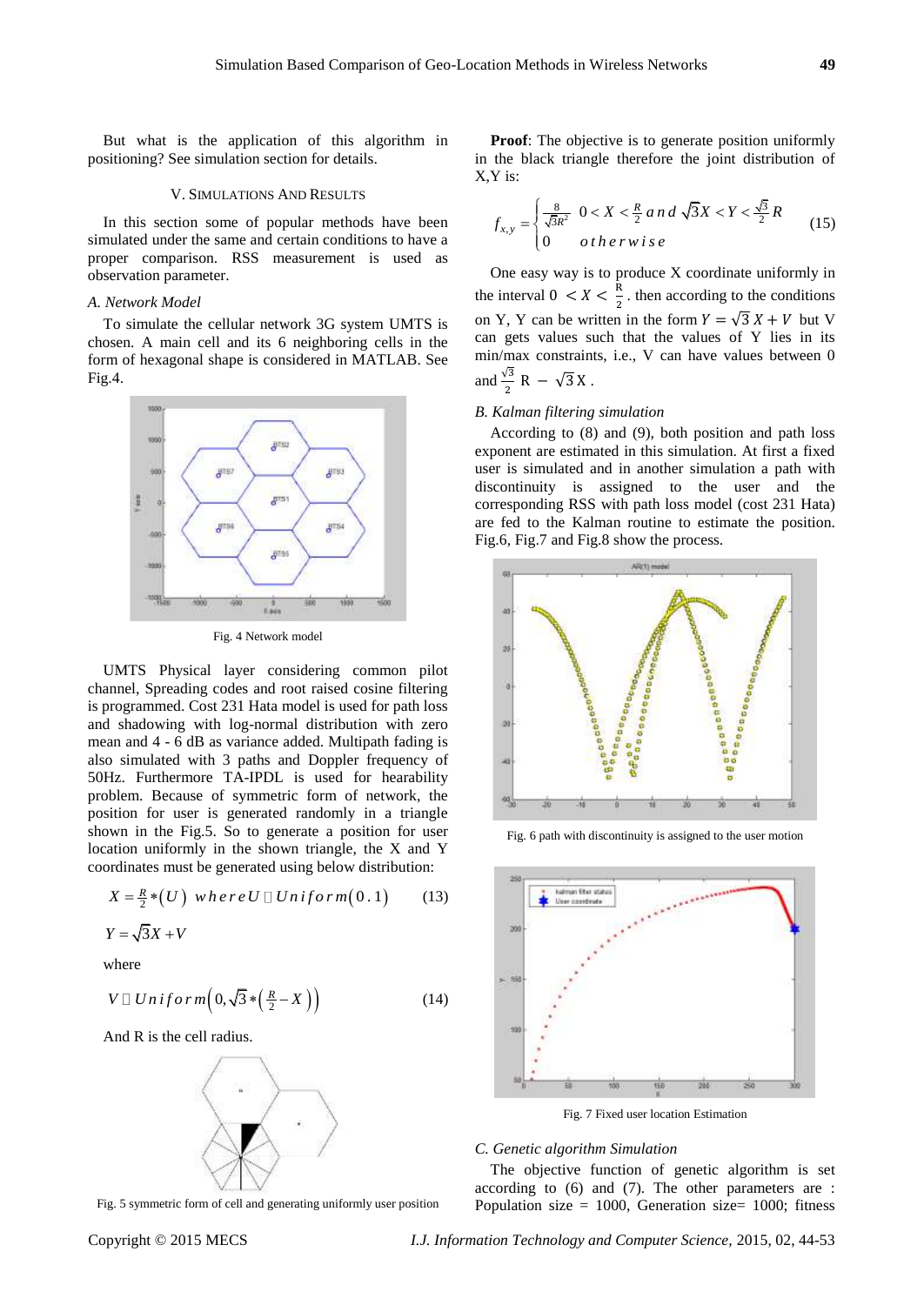# $limit = 1 e -5$ , Tolerance function between successive generations  $= 1 e -10$ . Fig.10 shows the process.



Fig. 8 Path loss exponent estimation



Fig. 9 Genetic algorithm fitness and generations plot

As stated before evolutionary algorithms is not suitable for real time processing because they are usually timeconsuming. Here , the process of converging to the solution is so long if precise solutions are considered.

#### *D. Particle filter simulation*

For the simulation of particle filtering, 2 normal distribution with means equal to the main BTS coordination and standard deviation order of cell radius (R or R/2) is firstly chosen. Then 200 points for X and Y are generated and each is assigned a weight according to  $P(z_{1:n} | p_i)$ , where  $p_i$  is the position of i<sup>th</sup> point and n is the number of BTS that they are observed by the mobile station.. note that this is likelihood function not posterior, but because the choosing point algorithm is used then the total process yields posterior distribution. Because the measurements of different BTS are independent then:

$$
P(z_{1:n} | x) = \prod_{j=1}^{n} P(z_j | p_i)
$$
 (16)

and according to the  $(8)$ ,  $P(z_j|p_i)$  has log-normal distribution with mean 10  $\alpha$  ln(d) and variance equal to that of shadowing. After calculating the weights for each points, the weighted average is used for estimating the

position for first iteration. For the second iteration, 200 points are drawn from the normal distribution with mean equal to the estimating position achieved from the first iteration. And the process goes for merely 2 or 3 iterations to reach the best point. Fig.10, Fig.11 and Fig.12 show the process, in this simulation the user location is in  $x=100$ ,  $y=200$  and  $R=500$ . As it is shown the posterior PDF is going through the real position . For the second and third iteration, the same data size (200 points) are produced via random number generating algorithms extracting the normal random numbers but with the updated variance and mean from the data and their weights of the last iteration. (Mean and variance should be calculated regarding the weights of each point ).

#### *E. Metropolis Hastings simulation*

In the positioning target distribution is the posterior probability:

$$
\pi(\mathbf{x}) = P((p|\mathbf{y}_{1:n})) \tag{17}
$$

where p is the user position and  $y_{1:n}$  is received power of n BTS's. Proposal distribution  $q(p'|p_{k-1})$  is defined as normal with mean p and standard deviation which is order of cell radius (R or R/2):

$$
q(p' | p) = N(p_{k-1}, \sigma^2)
$$
 (18)



Fig. 10 posterior approximation after iteration 1



Fig. 11 posterior approximation after iteration 2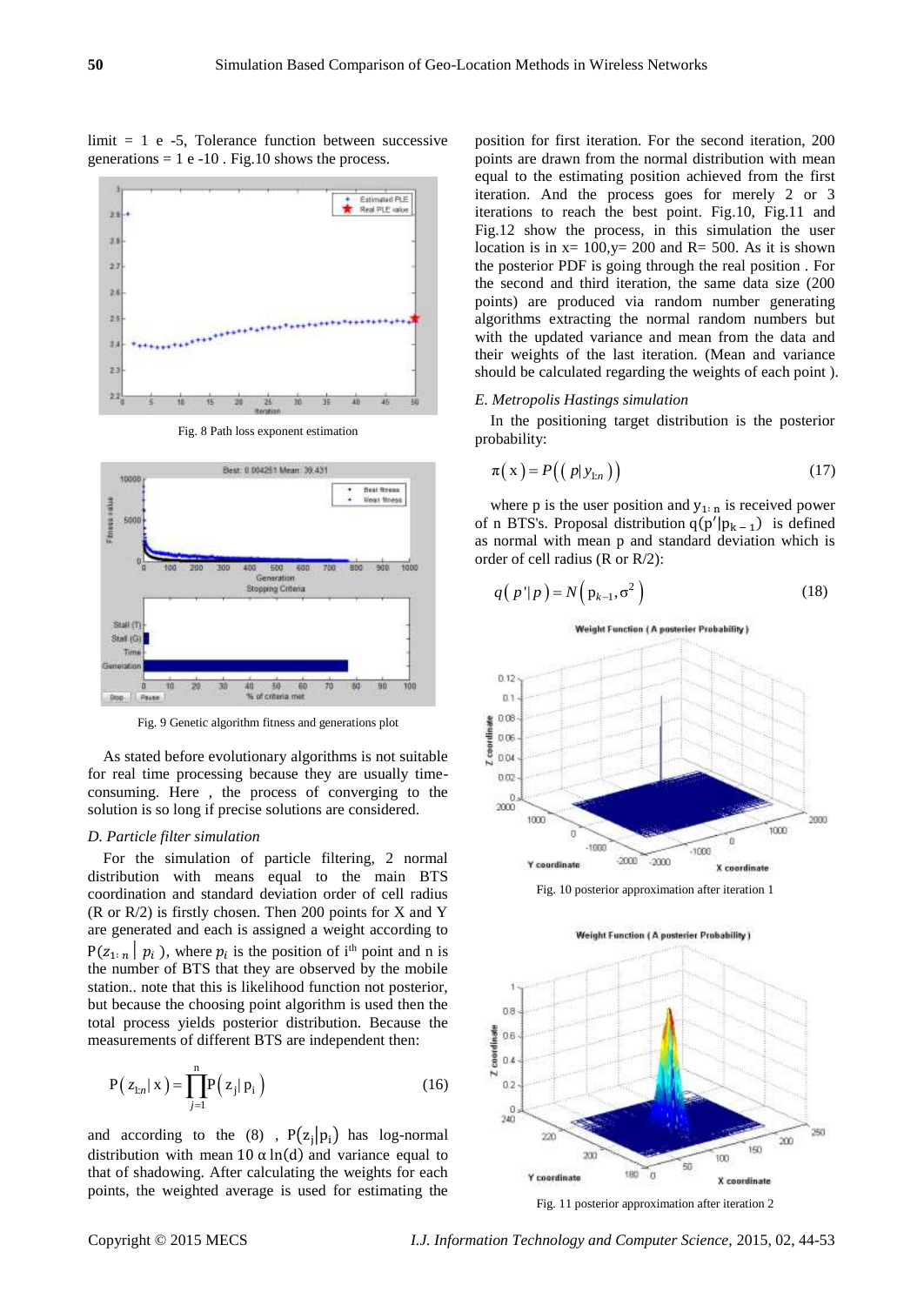

Fig. 12 posterior approximation after iteration 3

So by this assumptions the corresponding ratio of  $MH<sup>17</sup>$  algorithm is :

$$
r(p_{k-1}, p') = \frac{P((p' | y_{1:n}))q(p_{k-1} | p')}{P((p_{k-1} | y_{1:n}))q(p' | p_{k-1})}
$$
(19)

where p' is the next generated point from proposal distribution,  $p_{k-1}$  is the last accepted point and  $p_0$  is the initial point. The outstanding property of normal distribution is manifested here.  $q(p_{k-1} | p')$  and  $q(p'|p_{k-1})$  has the mean p' and  $p_{k-1}$  respectively and they have the same values in the point  $p_{k-1}$  and p' . so we have

$$
r(p_{k-1}, p') = \frac{P((p' | y_{1:n}))}{P((p_{k-1} | y_{1:n}))}
$$
\n(20)

To calculate the numerator of the above ratio, Bayes rule is applied:

$$
P((p'|y_{1:n})) = \frac{P(y_{1:n}|p')P(p')}{P(y_{1:n})}
$$
  
 
$$
\propto P(y_{1:n}|p')P(p')
$$
 (21)

And for the denominator:

$$
P((p_{k-1}|y_{1:n})) = \frac{P(y_{1:n}|p_{k-1})P(p_{k-1})}{P(y_{1:n})}
$$
  
 
$$
\propto P(y_{1:n}|p_{k-1})P(p_{k-1})
$$
 (22)

From (8) and independent assumption of incoming signal from different BTS,:

$$
P(y_{1:n} | p') = \prod_{j=1}^{n} P(y_j | p')
$$
 (23)

And  $P(y_j|p')$  is log-normal with mean 10  $\alpha$  ln(d') and variance equal to that of shadowing. Fig.13 shows the MH process.

-



Fig. 13 MH generating points for location estimation

The radial Error of each algorithm is thus plotted in the Fig.14. Note that these errors are obtained from running the simulation for 1000 times. As it is shown in theFig.15, the best method in the case of radial error is EKF, but it is obvious that the performance of each method is highly dependent on the time and resources it needs. But we can say the EKF is again the best method in the case of computational complexity either. Even MH algorithm which seems to be less complex requires many iterations (more than 500,000 in the case of 4 state variables) to converge to the solution as the number of state variables goes high.



Fig. 14 Radial Error of different positioning methods

Note that radial error is calculated by the error between the distance difference ( in meter) of real user position and the estimated position of each certain method.

#### VI. CONCLUSIONS

This paper includes comparative study of different Geo-location techniques in cellular networks along with suitable survey in the field of positioning from the new point of view regardless of the location dependent parameters. These methods are classified into 3 main subclasses. Focusing on Bayesian methods, the radial error of each method in the same environmental conditions is simulated and compared with details and proofs. It is shown that the best method in the case of radial error is EKF, but it is obvious that the performance of each method is highly dependent on the time and resources it needs. We can say the EKF is again the best method in the case of computational complexity either.

<sup>&</sup>lt;sup>17</sup> Metropolis Hastings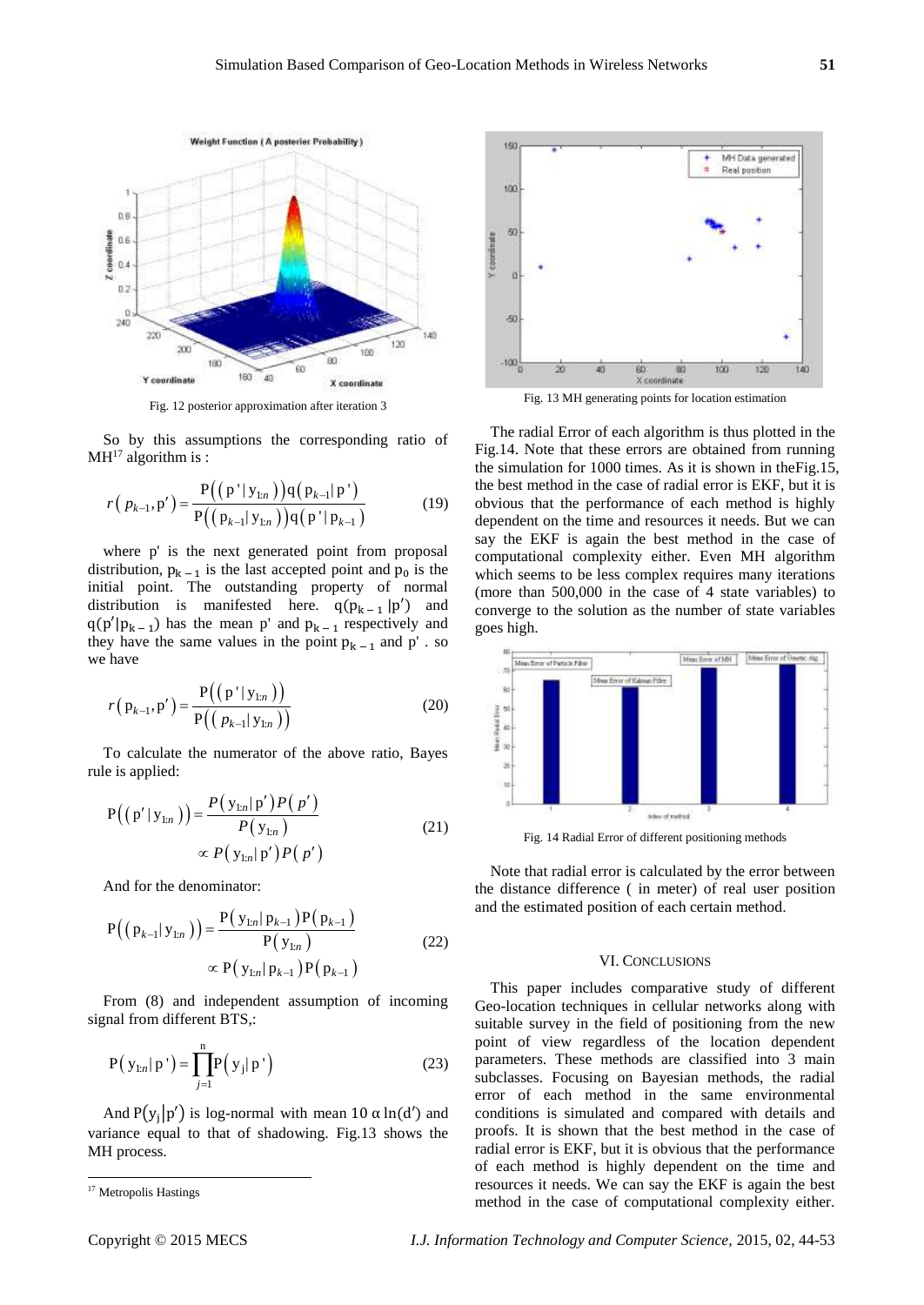Even MH algorithm which seems to be less complex requires many iterations (more than 500,000 in the case of 4 variables) to converge to the solution as the number of state variables goes high while that of EKF is about 100 to reach even less error **.**

#### **ACKNOWLEDGMENTS**

This Study was supported by Islamic Azad University, Borujerd Branch, Iran. The authors would like to acknowledge staffs of university.

#### **REFERENCES**

- [1] M. Aatiqu. Evaluation of TDOA Techniques for Position Estimation. PhD, Virginia Polytechnic Institute, Virginia, USA, 1997.
- [2] [James Caffery Jr](http://ieeexplore.ieee.org/search/searchresult.jsp?searchWithin=p_Authors:.QT.Caffery,%20J.,%20Jr..QT.&newsearch=partialPref), Gordon L. St übe. Subscriber location in CDMA cellular networks. IEEE TRANSACTIONS ON VEHICULAR TECHNOLOGY, 1998; 47: 406 - 416 .
- [3] Fuller Richard, Koutsoukos Xenofon D. Mobile Entity Localization and Tracking in GPS-less Environments. In : Springer 2009 Second International Workshop ; 30 September-2 October 2009; Orlando, FL, USA;3: pp.267- 273.
- [4] Nayef Ali Alsindi. Performance of TOA Estimation Algorithms in Different Indoor Multipath Conditions. MSc, Worcester Polytechnic Institute, Worcester, Massachusetts, USA, 2004.
- [5] Geoffrey G.Messier. IS-95 Cellular Mobile Location Techniques. MSc, University of CALGARY, Calgary, Alberta, Canada, 1998.
- [6] João Figueiras, Simone Frattasi. Mobile Positioning and Tracking From Conventional to cooperative Techniques. 1st ed. New York, NY, USA: Wiley, 2010.
- [7] Yaakov Bar-Shalom, X.-Rong Li, Thiagalingam Kirubarajan. Estimation with Applications To Tracking and Navigation. 1st ed .New York, USA: Wiley, 2001 .
- [8] SHA TAO. Mobile Phone based Vehicle Positioning and Tracking and Its Application in Urban Traffic State Estimation. MSc, KTH Royal Institute of Technology ,Stockholm, Sweden 2012.
- [9] [Taga, F.](http://ieeexplore.ieee.org/search/searchresult.jsp?searchWithin=p_Authors:.QT.Taga,%20F..QT.&newsearch=partialPref) Smart MUSIC algorithm for DOA estimation. IEE[E Electronics Letters](http://ieeexplore.ieee.org/xpl/RecentIssue.jsp?punumber=2220) 1997 ; 33: 190-201.
- [10] [Jing, Xiong](http://ieeexplore.ieee.org/search/searchresult.jsp?searchWithin=p_Authors:.QT.Jing,%20Xiong.QT.&newsearch=partialPref) . An improved fast Root-MUSIC algorithm for DOA estimation. In : IEEE 2012 [Image Analysis and](http://ieeexplore.ieee.org/xpl/mostRecentIssue.jsp?punumber=6416128)  [Signal Processing Conference \(IASP\); 9-11 Nov. 2012;](http://ieeexplore.ieee.org/xpl/mostRecentIssue.jsp?punumber=6416128)  [Hangzhou, C](http://ieeexplore.ieee.org/xpl/mostRecentIssue.jsp?punumber=6416128)hina; IEEE. pp. 1 - 3.
- [11] Zahernia, A. MUSIC algorithm for DOA estimation using MIMO arrays. In: IEEE, 2011 [Telecommunication](http://ieeexplore.ieee.org/xpl/mostRecentIssue.jsp?punumber=6093310)  [Systems, Services, and Applications Conference \(TSSA\);](http://ieeexplore.ieee.org/xpl/mostRecentIssue.jsp?punumber=6093310)  [20-21 Oct. 2011 ;](http://ieeexplore.ieee.org/xpl/mostRecentIssue.jsp?punumber=6093310) Bali, Indonesia ; IEEE. pp. 149 - 153 .
- [12] Liyang Zhou. A modified ESPRIT algorithm based on a new SVD method for coherent signals. In : IEEE 2011 [Information and Automation Conference \(ICIA\);](http://ieeexplore.ieee.org/xpl/mostRecentIssue.jsp?punumber=5936927) 6-8 June 2011; Shenzhen ,China; IEEE. pp. 75 - 78 .
- [13] Badeau, R. Fast adaptive esprit algorithm. In: IEEE 2005 [Statistical Signal Processing workshop; 17-20 July 2005;](http://ieeexplore.ieee.org/xpl/mostRecentIssue.jsp?punumber=10843)  [Novosibirsk, Russia](http://ieeexplore.ieee.org/xpl/mostRecentIssue.jsp?punumber=10843) ;IEEE. pp. 289 - 294.
- [14] [Hui Jiang](http://ieeexplore.ieee.org/search/searchresult.jsp?searchWithin=p_Authors:.QT.Hui%20Jiang.QT.&newsearch=partialPref) . A modified ESPRIT algorithm for signal DOA estimation. In :IET 2011 Communication Technology and Application Conference (ICCTA ); 14-16 Oct. 2011, Beijing , China; IEEE. pp. 140 - 144.
- [15] Kumar, A. Computational Intelligence based algorithm for node localization in Wireless Sensor Networks .In: IEEE 2012 Intelligent Systems Conference (IS); 3-5 Nov. 2012 , Sofia , Bulgaria ; IEEE. pp. 431 - 438 .
- [16] Kumar, A. Meta-heuristic range based node localization algorithm for Wireless Sensor Networks. In : IEEE 2012 Localization and GNSS Conference (ICL-GNSS); 25-27 June 2012; Starnberg , Germany; IEEE. pp. 1 - 7.
- [17] Chagas, S.H. Genetic Algorithms and Simulated Annealing optimization methods in wireless sensor networks localization using artificial neural networks. In :IEEE 2012 Circuits and Systems Midwest Symposium (MWSCAS); 5-8 Aug. 2012 ;Boise, Idaho, USA; IEE. pp. 928 - 931 .
- [18] [Punviset, R.](http://ieeexplore.ieee.org/search/searchresult.jsp?searchWithin=p_Authors:.QT.Punviset,%20R..QT.&newsearch=partialPref) An optimum Markov random field-based localization algorithm wireless sensor networks. In: IEEE 2012 Electrical Engineering/Electronics, Computer, Telecommunications and Information Technology Conference (ECTI-CON); 16-18 May 2012 ; Phetchaburi , Thailand; IEEE. pp. 1 - 4 .
- [19] Noradin Ghadimi, Aref Jalili, Rasoul Ghadimi, Optimum Allocation of Distributed Generation Based on Multi Objective Function with Genetic Algorithm . J. Basic Appl. Sci. Res. 2012 ;2: 185-191.
- [20] Fateme Masoudinia, A New Approach of Multi-Objective Optimization in Controlling Process Using Genetic Algorithm. J. Basic Appl. Sci. Res. 2012 ;2:777-787.
- [21] Kaipio J. , Somersalo E. Statistical and Computational Inverse Problems (Applied Mathematical Sciences).2005 ed. New York, NY, USA: Springer , 2004.
- [22] [Zoran Salcic,](http://link.springer.com/search?facet-author=%22Zoran+Salcic%22) [Edwin Chan.](http://link.springer.com/search?facet-author=%22Edwin+Chan%22) Mobile Station Positioning Using GSM Cellular Phone and Artificial Neural Networks. [Wireless Personal Communications](http://link.springer.com/journal/11277) 2000;14 : 235-254.
- [23] Dieter Fox , Jeffrey Hightower , Lin Liao , Dirk Schulz , Gaetano Borriello, Jeffrey Hightower. Bayesian Filters for Location Estimation. IEEE journal of [Pervasive](https://ieeexplore.ieee.org/xpl/RecentIssue.jsp?punumber=7756) Computing 2003; 2 : 24 - 33.
- [24] Panlong WU, Jianshou KONG, Yuming BO. Modified iterated extended Kalman particle filter for single satellite passive tracking. Turk. J. Elec. Eng. & Comp. Sci 2013; 2: 120-130.
- [25] İlke TÜRKMEN, Kerim GÜNEY. Computation of Association Probabilities for Single Target Tracking with the Use of Adaptive Neuro-Fuzzy Inference System. Turk. J. Elec. Eng. & Comp. Sci 2005 ;13: 105-118.
- [26] Ruşen ÖKTEM, Elif AYDIN. An RFID based indoor tracking method for navigating visually impaired people. Turk. J. Elec. Eng. & Comp. Sci 2010; 18: 185-198.
- [27] MAHESH RAMAMURTHY. INDOOR GEO-LOCATION AND TRACKING OF MOBILE AUTONOMOUS ROBOT. MSc, B.E. University B.D.T. College of Engineering[, Davangere,](http://en.wikipedia.org/wiki/Davangere) [India](http://en.wikipedia.org/wiki/India) ,2001.
- [28] Zainab R. Zaidi, Brian L. Mark. Mobility Tracking Based on Autoregressive Models. IEEE Trans. Mobile Computing 2011; 10:32-43.
- [29] L. Mihaylova, D. Angelova, S. Honary, D. R. Mobility Tracking in Cellular Networks Using Particle Filtering. IEEE TRANSACTIONS ON WIRELESS COMMUNICATIONS 2007; 6: 3589 - 3599.
- [30] [Bshara, M.](http://ieeexplore.ieee.org/search/searchresult.jsp?searchWithin=p_Authors:.QT.Bshara,%20M..QT.&newsearch=partialPref) Robust Tracking in Cellular Networks Using HMM Filters and Cell-ID Measurements. IEEE Transactions o[n Vehicular Technology 2](http://ieeexplore.ieee.org/xpl/RecentIssue.jsp?punumber=25)011;60:1016 - 102
- [31] [Lin, D.-B. 2005.](http://ieeexplore.ieee.org/search/searchresult.jsp?searchWithin=p_Authors:.QT.Lin,%20D.-B..QT.&newsearch=partialPref) Mobile Location Estimation Based on Differences of Signal Attenuations for GSM Systems. IEEE Transactions on [Vehicular Technology,](http://ieeexplore.ieee.org/xpl/RecentIssue.jsp?punumber=25) 2005; 54 :1447 - 1454 .